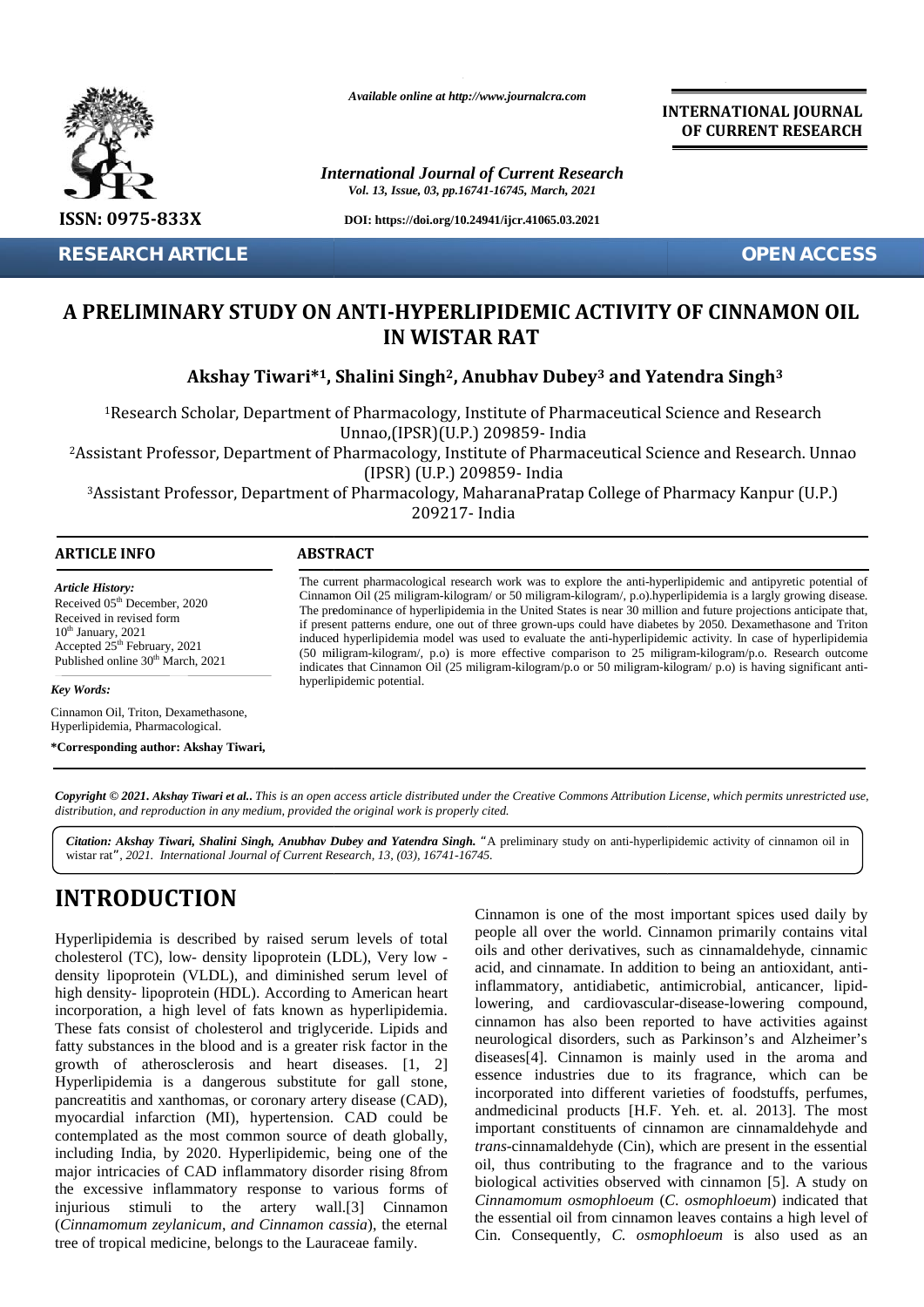alternative spice for *C.cassia* [6]. One of the major constituents of essential oil extracted from *C. zeylanicum* named (E)-cinnamaldehyde has an antityrosinase activity, while cinnamaldehyde is the principal compound responsible for this activity. Cinnamon bark contains procyanidins and catechins [7]. The components of procyanidins include both procyanidin A-type and B-type linkages. These procyanidins extracted from cinnamon and berries also possess antioxidant activitiesCinnamon is a coagulant and prevents bleeding .Cinnamon also increases the blood circulation in the uterus and advances tissue regeneration .This plant plays a vital role as a spice, but its essential oils and other constituents also have important activities, including antimicrobial ,antifungal ,antioxidant and antidiabetic .Cinnamon has been used as antiinflammatory ,antitermitic nematicidal mosquito parricidal ,insecticidal antimycotic, and anticancer agent .Cinnamon has also been traditionally used as tooth powder and to treat toothaches, dental problems, oral microbiota, and bad breath[8].

## **MATERIALS AND METHODS**

**Experimental Rodents:** Wistar albino rodents of either sex weighing between 150-200g were used for this study. They were procured in the institute of pharmaceutical science and research,(IPSR) unnao recognized by the Institutional Animal Ethics Committee (IAEC). Polypropylene limits were used to house (3 for each pen) the animal at a temperature of  $28 \pm 50C$ and 12 h light /dull cycle. Hindustan Lever chow pellets were used to feed the animal and water not basic. The animals were kept fasting medium –term going before the examination and this study was approved by IAEC for animal studies include all framework used in the research.

**Drugs and Chemicals:** Cinnamon oil and Triton were obtained from Sigma-Aldrich and Dexamethasone Phosphate Injection (Neon Laboratories Limited Andheri East Mumbai, Batch No.SLDS-325) and Gemfibrozil (Batch No. - 820280071) was purchased from Pfizer Pharmaceutical.

**In Vivo- Anti-Hyperlipidemic activity Dexamethasone – induced hyperlipidemia in rats:** Hyperlipidemia will be raised using dexamethasone a glucocorticoid is known to evoke plasma lipid raise. Dexamethasone (10 mg/ kg/day, subcutaneous) was administered to wistar rats for 8 days to influence hyperlipidemia. The creatures were separate into five groups each group contains six  $(n= 6)$  wistar rodents.

- Group1 (Normal control) Administered normal saline solution
- Group 2 (Hyperlipidemic control) Administered normal saline solution
- Group 3 (Standard group) Gemfibrozil 10 miligram kilogram/ day suspended in gum acacia in water
- Group 4 (Test group-I) Cinnamon Oil 25 mg/ kg orally
- Group 5 (Test group- II) -Cinnamon Oil 50 mg/kg orally

All the rodents in groups II, III, IV, and V were administered a subcutaneous injection of Dexamethasone (10 miligram kilogram/day S.C) for 8 days to produced hyperlipidemia. The animals in normal hyperlipidemia control groups were taken normal saline, while Group III rodents are taken Gemfibrozil  $0.794$  mg/dl (10 milionem/kilogram/day LP, supported in sum agocia in extended as (10 miligram/kilogram/day I.P. suspended in gum acacia in

water and Group IV and V rodents taken by oral route in doses of 25 miligram/kilogram/day and 50 milogram/kilogram/day cinnamon oil, separately, throughout the 8 days experiments. After the experiment end, the overnight without food experimental rodents was sacrificed by decapitation under light ether anesthesia and blood was collected. Serum was isolated, and lipid profiles (biochemical parameters) were investigated [9].

**Triton induced Hyperlipidemia:** The rats were divided into five groups of six rats in each group & were treated with single dose/ day (p.o.) of standard drug or test drug.

**Group – I**: Normal control.

- **Group – II**: Hyperlipidemic control Triton (100 mg / kg)] i.p.
- **Group –III**: Standard Gemfibrozil (10 mg / kg) p.o.
- **Group IV**: Test 1 cinnamon oil  $(25 \text{ mg} / \text{kg})$  p.o.

**Group – V**: Test 2cinnamon oil (50mg / kg)

Hyperlipidemia was induced by single intraperitoneal injection of freshly prepared solution of Triton X-100 (100 mg/ kg) in physiological solution after overnight fasting for 18 hrs. This study was carried out for 7 days & the protocol of the present study was carried out for 7 day [10].After 8th day of treatment (after 18 hrs injection of triton X- 100), the blood was collected by retro orbital sinus puncture, under mild ether anesthesia. Serum obtained by immediate centrifugation of blood samples using ultra cooling centrifuge at 3000 rpm for 15 min at room temperature. Plasma was quantified using enzymatic kit.

**Biochemical Estimation of Blood Serum:** Plasma lipid levels include TC, TG, HDL, VLDL, LDL was determined by serum samples utilizing diagnostic commercial kits from Qualigens diagnostic Mumbai India. The samples were analyzed via utilizing semiautomatic analyzer.

**Statistical Analysis:** The statistical analysis was completed utilizing Graphpad 5.0 software. Data were recorded as mean ± S.E.M. The statistical consequence of variation between groups was determined by analysis of variance (ANOVA) worked by Dunnett's test. Differences of P<0.05 were examined statically significant.

## **RESULTS AND DISCUSSION**

The study was carried out to estimate the anti-hyperlipidemic of Cinnamon Oil at 25 or 50 miligram/kilogram doses. The result of the different typesof research work is given below.

**Dexamethasone induced hyperlipidemia results of total cholesterol and total TG:** Total cholesterol levels in the hyperlipidemia- the induced group have importantly raised compared to normal rats. The values have increased to 117.71 ± 1.329 miligram/deciliter compared to Group I (normal rodent group), in which values fib in the range  $64.43 \pm 0.933$ mg/dl. This shows hypercholesteremia. In the treatment group used with Cinnamon Oil (25 mg/kg) or Cinnamon Oil (50mg/kg), the values are decreased to 84.23  $\pm$  1.046 (P< 0.001) and  $82.35 \pm 0.885$  mg/dl (P< 0.0001), systematically. There is an important decrease in total cholesterol values in the Cinnamon oil treatment group. While Gemfibrozil also has importantly decreased serum total cholesterol levels to  $73.70 \pm$ 0.794 mg/dl (P< 0.001) [Table-1]. The TG levels have  $150.71 \pm 0.518$ miligram/deciliter in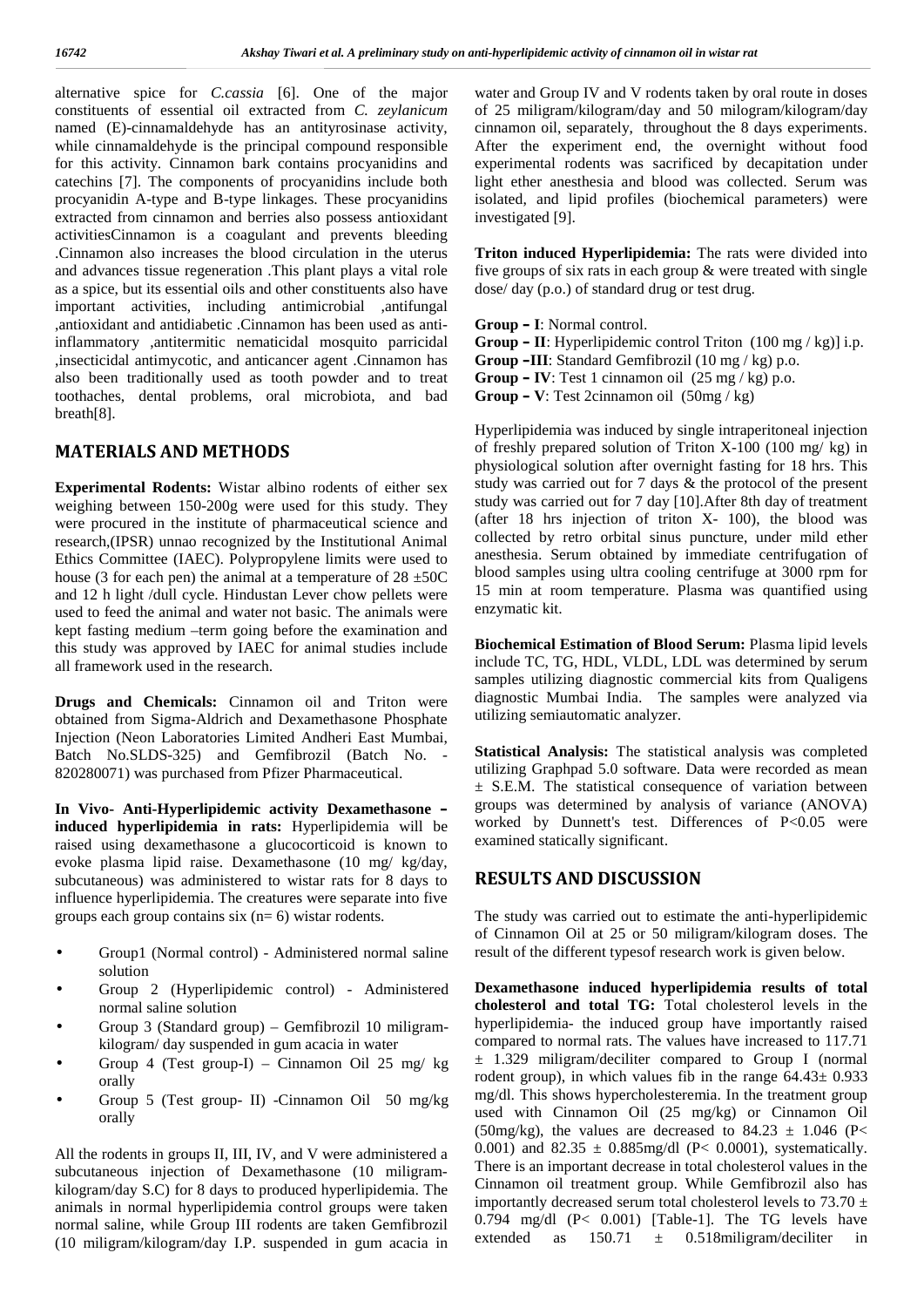dexamethasone-induced group relatively to normal rats where the values are  $63.75 \pm 0.507$  mg/dl. This shows triglyceridemea. In the group treated with Cinnamon Oil 25 miligram/kilogram and Cinnamon oil 50 mg/kg the values are importantly reduced to 79.50  $\pm$  0.526 miligram/kilogram  $(P<0.001)$  and  $75.25 \pm 0.641$  mg/dl  $(P<0.0001)$ , respectively. In the Gemfibrozil treated group (Std.Group), the values are reduced to  $68.33 \pm 0.572$  mg/dl (P<0.001) [Table-1].

**Dexamethasone induced results of high-density lipoprotein cholesterol:** High density containing lipid protein cholesterol in a dexamethasone-induced group has importantly reduced relative to normal rats group. The values have decreased to  $24.75 \pm 0.410$  miligram/kilogram relative to normal rat group,  $40.68 \pm 0.711$  mg/dl. In the group prevented with Cinnamon Oil (25 mg/kg) and Cinnamon Oil (50 mg/kg). The values were  $25.79 \pm 0.602$  (P<0.001) and  $28.40 \pm 0.517$  mg/dl (P<0.0001), respectively. In the Gemfibrozil treated group (Std.Group), the values were  $34.50 \pm 0.665$  mg/dl (P<0.001) [1].

The atherogenic index in the dexamethasone-induced group hyperlipidemia control group is enhanced to 4.89 relatives to the normal rat group, 1.58. In the group prevent with Cinnamon Oil (25 mg/kg) and Cinnamon Oil (50 mg/kg) the values are importantly diminished to 3.26 and 2.89, respectively. Gemfibrozil has importantly diminished the values 2.13 [Table 1].

**Triton induced hyperlipidemia results of total cholesterol and total TG:** Total cholesterol levels in the hyperlipidemiathe induced group have importantly raised compared to normal rats. The values have increased to  $118.81 \pm 1.329$ miligram/kilogram compared to Group I (normal rodent group), in which values fib in the range  $65.43 \pm 0.933$  mg/dl. This shows hypercholesteremia. In the treatment group used with Cinnamon Oil (25 mg/kg) or Cinnamon Oil (50mg/kg), the values are decreased to  $83.21 \pm 1.046$  (P< 0.001) and 82.35  $\pm$  0.845mg/dl (P< 0.0001), systematically.

**Table 1. Effect of Cinnamon oil in Dexamethasone injection induced Hyperlipidemia Wistar Rat**

| Group        | Treatment/dose   | Total cholesterol     | <b>Total TG</b>      | High density          | Low density           | Very low density   | Atherog |
|--------------|------------------|-----------------------|----------------------|-----------------------|-----------------------|--------------------|---------|
|              |                  | (milligram/decilit)   | (milligra/deciliter) | containing lipid      | containing lipid      | containg lipid     | enic    |
|              |                  | er)                   |                      | protien               | protein               | protein(milligram/ | index   |
|              |                  |                       |                      | (milligram/deciliter) | (milligram/deciliter) | deciliter)         |         |
|              | Normal-group     | $64.43 \pm 0.933$     | $63.75 \pm 0.711$    | $40.68 \pm$           | $14.59 \pm$           | $13.42 \pm$        | 1.58    |
|              |                  |                       |                      | 0.795                 | 0.495                 | 0.455              |         |
| $\mathbf{I}$ | Normal-control   | $117.71 \pm 1.329$    | $150.71 \pm 0.518$   | $24.75 \pm$           | $56.32 \pm$           | $38.42 \pm 0.650$  | 4.89    |
|              | group            |                       |                      | 0.410                 | 0.811                 |                    |         |
| ΠI           | Standard group   | $73.70 \pm 0.794**$   | $68.33 \pm 0.572**$  | $34.50 \pm$           | $23.35 \pm$           | $19.75 \pm$        | 2.13    |
|              | Gemfibrozil      |                       |                      | $0.665**$             | $0.563**$             | $0.527**$          |         |
|              | (10mg/kg)        |                       |                      |                       |                       |                    |         |
| IV           | Test group-I     | $84.23 \pm 1.046**$   | $79.50 \pm 0.526$ ** | $25.79 \pm$           | 33.67 $\pm$           | $30.60 \pm$        | 3.26    |
|              | Cinnamon Oil (25 |                       |                      | $0.602**$             | $0.609**$             | $0.441**$          |         |
|              | $mg/kg$ ) -I     |                       |                      |                       |                       |                    |         |
| V            | Test group-II    | $82.35 \pm 0.885$ *** | $75.25 + 0.641***$   | $28.40 \pm$           | $26.73 \pm$           | $25.80 + 0.505***$ | 2.89    |
|              | Cinnamon oil     |                       |                      | $0.517***$            | $0.55***$             |                    |         |
|              | (50mg/kg)        |                       |                      |                       |                       |                    |         |

All values were described as mean± SEM. All the data were statistically analyzed by one-way ANOVA followed by Dunnett's multiple comparison test and values P<0.05 were studied to the significant. **\*\*\*** P<0.0001 when compared to the control group.

**Dexamethasone induced results of LDL-cholesterol and VLDL- cholesterol:** LDL- cholesterol in a dexamethasoneinduced group has importantly enhanced to  $56..32 \pm 0.811$ mg/dl relative to normal rat group,  $14.59 \pm 0.495$  mg/dl. In the group prevented with Cinnamon Oil (25 mg/kg) and Cinnamon Oil (50 mg/kg). The values were diminished  $33.67$  extended  $\pm$  0.609(P<0.001) and 26.73  $\pm$  0.551mg/dl (P<0.0001), respectively. There is an important decrease in LDL cholesterol values in the Cinnamon Oil treatment group. Gemfibrozil has importantly diminished LDL- cholesterol level to  $23.35 \pm 0.563$  mg/dl (P<0.001) [Table-5.3]. VLDLcholesterol in the dexamethasone-induced group has importantly enhanced to  $38.42 \pm 0.650$  mg/dl relative to normal rat group  $13.42 \pm 0.455$  mg/ dl. In the group prevented with Cinnamon Oil (25 miligram/kilogram) and Cinnamon Oil (50 miligram/kilogram). The values were diminished 30.60  $\pm$ 0.441 (P<0.001) and  $25.80 \pm 0.505$  mg/dl (P<0.0001), respectively. There is an importantly decreased Cinnamon Oil treatment group. Gemfibrozil has importantly diminished VLDL- cholesterol level to  $19.75 \pm 0.527$  mg/dl (P<0.001) [Table-1].

#### **Dexamethasone induced results of atherogenic index**

Total serum cholesterol

Atherogenic index -Total serum High density containing lipid protein-cholesterol There is an important decrease in total cholesterol values in the There is an important decrease in total cholesterol values in the Cinnamon oil treatment group. While Gemfibrozil also has importantly decreased serum total cholesterol levels to 72.80 ± 0.794 mg/dl (P< 0.001) [Table-2]. The TG levels have as  $151.71 \pm 0.528$ miligram/kilogram in dexamethasone-induced group relatively to normal rats where the values are  $62.65 \pm 0.507$  mg/dl. This shows triglyceridemea. In the group treated with Cinnamon Oil 25 mg/kg and Cinnamon oil 50 mg/kg the values are importantly reduced to 78.10  $\pm$  0.526 mg/dl (P<0.001) and 75.25  $\pm$  0.631 miligram/deciliter (P<0.0001), respectively. In the Gemfibrozil treated group (Std.Group), the values are reduced to 69.31  $\pm$ 0.572 mg/dl (P<0.001) [Table-3].

**Triton induced results of high-density lipoprotein cholesterol:** HDL-cholesterol in a dexamethasone-induced group has importantly reduced relative to normal rats group. The values have decreased to  $23.55 \pm 0.410$  mg/dl relative to normal rat group,  $41.68 \pm 0.784$  mg/dl. In the group prevented with Cinnamon Oil (25 mg/kg) and Cinnamon Oil (50 mg/kg). The values were  $24.29 \pm 0.603(P<0.001)$  and  $28.40 \pm 0.527$ mg/dl (P<0.0001), respectively. In the Gemfibrozil treated group (Std.Group), the values were  $35.50 \pm 0.675$  mg/dl (P<0.001) [Table-2].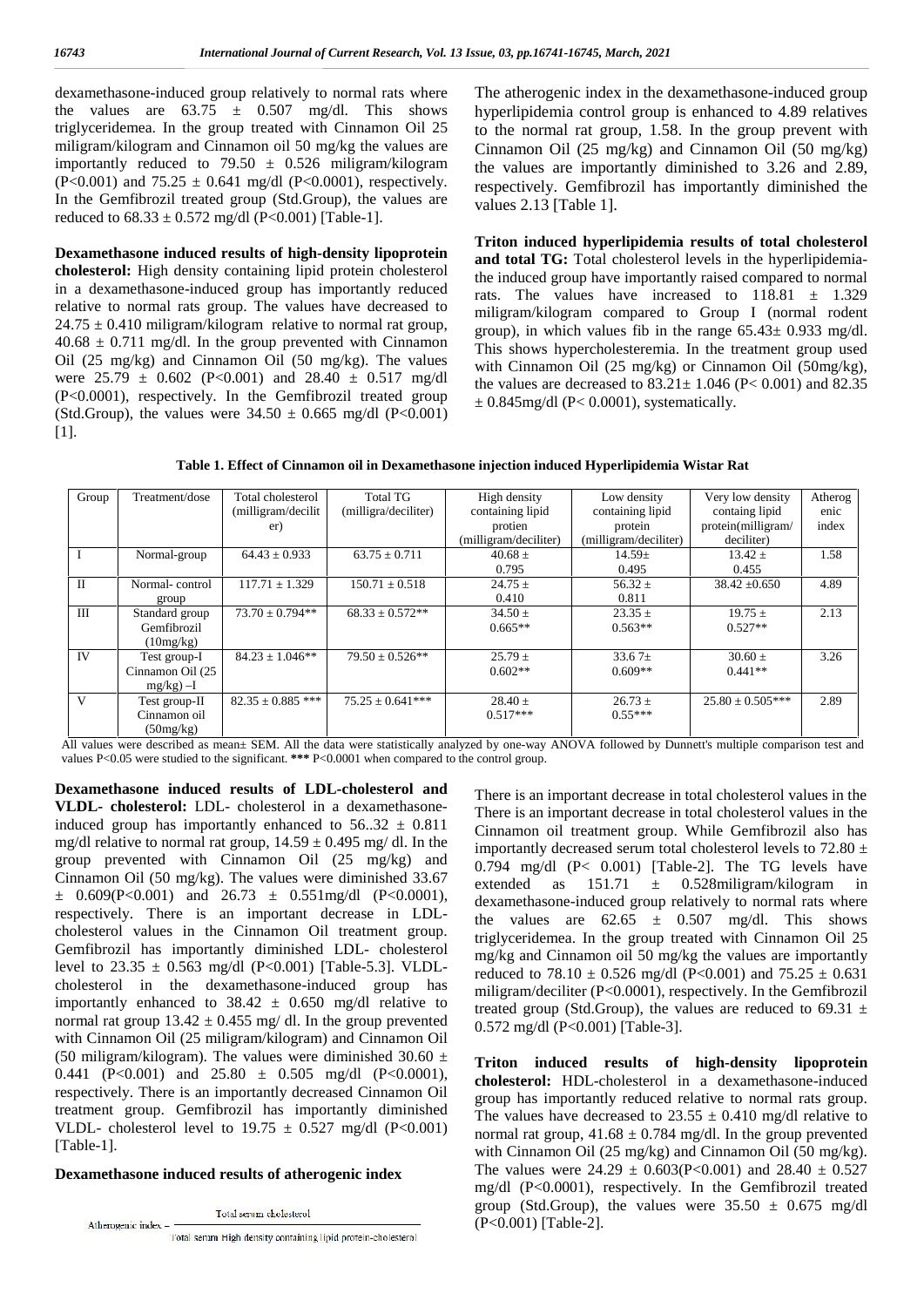| Group        | Treatment/dose                      | Total<br>cholesterol  | TG<br>Total          | HDL-Cholesterol       | LDL-Cholesterol       | VLDL-Cholesterol      | Atherogeni |
|--------------|-------------------------------------|-----------------------|----------------------|-----------------------|-----------------------|-----------------------|------------|
|              |                                     | (milligram/deciliter) | (milligram/decilite) | (milligram/deciliter) | (milligram/deciliter) | (milligram/deciliter) | c index    |
|              |                                     |                       |                      |                       |                       |                       |            |
|              | Normal-group                        | $65.43 \pm 0.943$     | $62.65 \pm 0.621$    | $41.68 \pm$           | $14.59 \pm$           | $12.92 \pm$           | 1.47       |
|              |                                     |                       |                      | 0.784                 | 0.565                 | 0.615                 |            |
| П            | Normal-control group                | $118.81 \pm 1.329$    | $151.71 \pm 0.528$   | $23.55 \pm$           | 55.21 $\pm$           | $39.41 \pm 0.640$     | 3.79       |
|              |                                     |                       |                      | 0.410                 | 0.831                 |                       |            |
| $\mathbf{H}$ | Gemfibrozil<br>Standard<br>group    | $72.80 + 0.794**$     | $69.31 \pm 0.582**$  | $35.50 \pm$           | $23.35 \pm$           | $19.65 +$             | 2.23       |
|              | (10mg/kg)                           |                       |                      | $0.675**$             | $0.573**$             | $0.527**$             |            |
| IV           | Cinnamon Oil (25<br>Test group-I    | $83.21 \pm 1.046**$   | $78.10 + 0.521**$    | $24.29 \pm$           | $31.77 \pm$           | $31.20 \pm$           | 3.06       |
|              | $mg/kg$ ) -I                        |                       |                      | $0.603**$             | $0.608**$             | $0.431**$             |            |
| V            | oil<br>Test<br>Cinnamon<br>group-II | $82.35 \pm 0.845$ *** | $75.25 \pm 0.631***$ | $28.40 \pm$           | $26.73 \pm$           | $25.80 \pm 0.525***$  | 2.89       |
|              | (50mg/kg)                           |                       |                      | $0.527***$            | $0.405***$            |                       |            |

**Table 2 Effect of Cinnamon Oilon in Triton induced Hyperlipidemiain Wistar Rat**

All values were described as mean± SEM. All the data were statistically analyzed by one-way ANOVA followed by Dunnett's multiple comparison test and values P<0.05 were studied to the significant. \*\*\* P<0.0001 when compared to the control group.



**Figure 1. Column Graph Showing Effect of 25mg/kg and 50mg/kg against Dexamethasone Induced Hyperlipidemia Figure 2. Column Graph Showing Effect of 25mg/kg and 50mg/kg against Triton Induced Hyperlipidemi**

**Triton induced results of LDL-cholesterol and VLDL cholesterol:** LDL- cholesterol in a dexamethasone-induced group has importantly enhanced to  $55.21 \pm 0.831$  mg/dl relative to normal rat group,  $14.59 \pm 0.56$  mg/ dl. In the group prevented with Cinnamon Oil (25 mg/kg) and Cinnamon Oil (50 mg/kg). The values were diminished  $31.77 \pm$ 0.609(P<0.001) and 25.80  $\pm$  0.551mg/dl (P<0.0001), respectively. There is an important decrease in LDL cholesterol values in the Cinnamon Oil treatment group. Gemfibrozil has importantly diminished LDL- cholesterol level to  $23.35 \pm 0.573$  mg/dl (P<0.001) [Table-6.4]. VLDLcholesterol in the dexamethasone-induced group has importantly enhanced to  $39.41 \pm 0.650$  mg/dl relative to normal rat group  $12.92 \pm 0.615$  mg/ dl. In the group prevented with Cinnamon Oil (25 mg/kg) and Cinnamon Oil (50 mg/kg). The values were diminished  $31.20 \pm 0.431$  (P<0.001) and  $25.80 \pm 0.525$  mg/dl (P<0.0001), respectively. There is an importantly decreased Cinnamon Oil treatment group. Gemfibrozil has importantly diminished VLDL- cholesterol level to  $19.65 \pm 0.527$  mg/dl (P<0.001) [Table-2].

#### **Triton induced results of atherogenic index**

Atherogenic index -

Total serum cholesterol

Total serum High density containing lipid protein

The atherogenic index in the dexamethasone-induced group hyperlipidemia control group is enhanced to 3.79 relatives to the normal rat group, 1.47. In the group prevent with Cinnamon Oil (25 mg/kg) and Cinnamon Oil (50 mg/kg) the values are importantly diminished to 3.06 and 2.89, respectively.

Gemfibrozil has importantly diminished the values 2.23 [Table-2]. All values were described as mean± SEM. All the data were statistically analyzed by one-way ANOVA followed by Dunnett's multiple comparison test and values P<0.05 were studied to the significant. **\*\*\*** P<0.0001 when compared to the control group.

#### **Conclusion**

The current pharmacological research was exploring the anti hyperlipidemic capability of Cinnamon oil (25 mg/kg and 50mg/kg). Cinnamon oildiminishes triglyceride cholesterol, very low-density containing lipid protein, and low-density lipoprotein and improves the concentration of high-density containing lipidprotein. Cinnamon oil shows a significant anti hyperlipidemic effect in Wistar rodents after oral administration. So we can use Cinnamon oil drug for the management of dyslipidemia. Acute hyperlipidemia was induced by the administration of Dexamethasone (10 milligram/kilogram I.P) for 8 days in Wistar rat& Tritonadministration of (10 milligram/kilogram I.P) for 7 days. Administration of Cinnamon oil (25 milligram/kilogram and 50 milligram/kilogram) for 8 days in Dexamethasone induced hyperlipidemia models &Tritonadministration of (10 milligram/kilogram I.P) for 7 days. respectively, successfully prevented the elevation of TC, Total-glyceride, High density containing lipid protein, Low thickness containing lipid protein, Very low density containing lipid protein. In conclusion, the findings of the study suggest that Cinnamon oil drug 50milligram/kilogram is a more effective comparison to 25mg/kg in the case of hyperlipidemia. Starter test results are exported that Cinnamon oil (25 mg/kg and 50mg/kg) is having critical anti-hyperlipidemic potential.